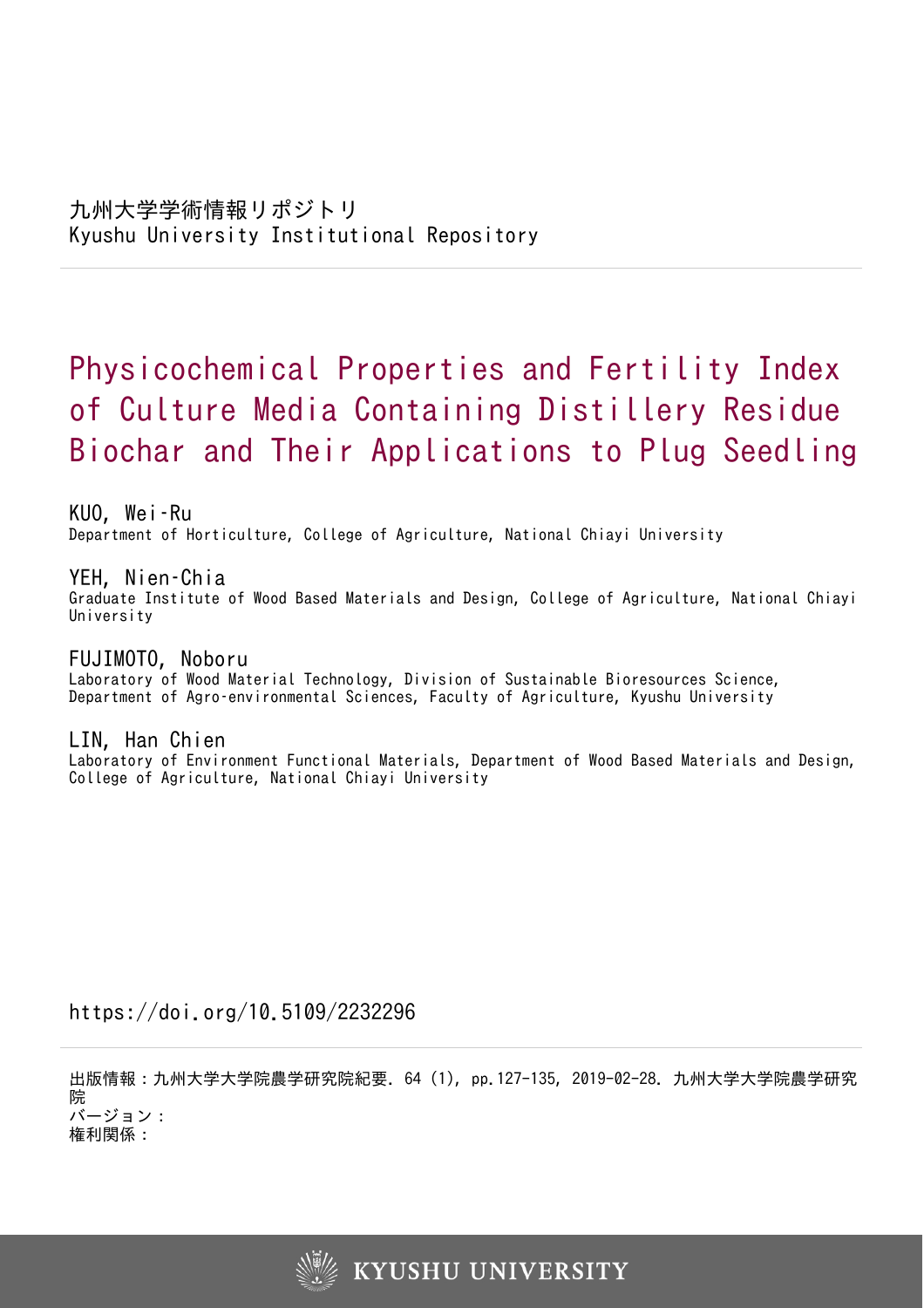# **Physicochemical Properties and Fertility Index of Culture Media Containing Distillery Residue Biochar and Their Applications to Plug Seedling**

#### **Wei–Ru KUO1 , Nien–Chia YEH2 , Noboru FUJIMOTO, Han Chien LIN3 \***

Laboratory of Wood Material Technology, Division of Sustainable Bioresources Science, Department of Agro–environmental Sciences, Faculty of Agriculture, Kyushu University, Fukuoka 819–0395, Japan (*Received October 31, 2018 and accepted November 12, 2018*)

Sorghum distillery residue (SDR) was derived into sorghum distillery residue biochar (SDRBC) at carbonization temperatures of 300, 450, and 600˚C with the duration time at 0 and 60 min, in order to investigate physicochemical properties, fertility index, and seedling index in the seedling period and to evaluate the effect of the culture media containing SDRBC on the quality of vegetable plug seedling. The pH of SDRBC increased with the increase of carbonization temperature, but the electrical conductivity (EC) decreased as the carbonization temperature decreased. The cation exchange capacity of SDRBC was high when SDRBC prepared from the low carbonization temperature with 0 min. The C element content in various SDRBCs was 62.05–74.13%, increasing with carbonization temperature. The SDRBC with high carbonization temperature had a smaller O/C with hydrophilic and weaker polarity. The FTIR results of SDRBC with low carbonization temperature had C–H stretching vibration hydrophilic functional group at 2926 cm<sup>-1</sup>. The physical properties of the culture media containing SDRBC met the requirements for general perfect medium. The pH of chemical properties was 5.64–6.32, and the EC was 0.30–0.50 dS/m. The fertility index in the seedling period of the culture media containing SDRBC increased with the volume ratio of SDRBC and was higher than the peat with perlite, whereas the case without duration time (0 min) had higher seedling index (I) and (II) than the case with duration time for 60 min.

**Key words**: Sorghum Distillery Residue (SDR), Biochar, Plug Seedling, Fertility Index, Seedling Index

#### INTRODUCTION

Biochar can be used as a low cost adsorbent (Ioannidou and Zabaniotou, 2007) or modifier for improving soil fertility (Lehmann *et al*., 2006; Bustamante *et al*., 2007; Esperanza *et al*., 2007; Steiner, 2007). Agricultural waste is derived into biochar, whereby the thermochemistry during pyrolysis results in the transformation of a carbon–containing compound. As the H and O elements are exhausted (Kucukbayrak and Kadiog˘lu, 1989), the proportion of the aromatic carbon compound is higher than that for primordial matter (Baldock and Smernik, 2002), thus providing larger structures that are difficult to be decomposed chemically and resistant to biological decomposition (Zimmerman, 2010), and so the biochar is more significant for the use of carbon sequestration (Lehmann *et al*., 2006). Sorghum distillery residue (SDR) is declared as one of the general industrial wastes according to agricultural statistics from the Environmental Protection Administration, Executive Yuan, Taiwan (2012). Due to its high nutrient content, it rots and deteriorates without timely disposal, is easy to severely pollute an ambient environment, and breeds bacteria, e.g. Aflatoxin, generating harmful toxins (Bustamante *et al*., 2007). Therefore, it would be quite useful if distillers' grains could be fermented to prepare biochar (Lin and Huang, 2016; Kuo *et al*., 2018), especially in the environmental carbon cycle.

Biochar carbonization technology has become quite mature in recent years. Different feedstocks and different preparation conditions, such as pyrolysis temperature, heating rate, and duration time, influence the yield, physical and chemical properties, and composition of biochar (Jindo *et al*., 2014; Lin and Huang, 2016; Kuo *et al*., 2018). Biochar also influences the physicochemical and biological properties of soil, as it can enhance or conserve soil fertility (Steiner, 2007), such as adjusting the soil pH (Topoliantz *et al*., 2005; Van Zwieten *et al*., 2010), increasing the cation exchange capacity (CEC) (Cheng *et al*., 2008; Liang *et al*., 2006), and even increasing the crop yield (Lehmann and Joseph, 2009; Paradelo *et al*., 2013). Gaskin *et al*. (2008) indicate that biochar prepared by low temperature pyrolysis has a significantly higher CEC, and biochar is a potential agricultural nutrient source, because it may increase the major elements for plants, such as nitrogen, phosphor, and potassium, and it may enhance carbon sequestration. Kuo *et al*. (2018) note that the biochar prepares from SDR at pyrolysis temperature of 450˚C by 60 min of duration time and uses in a plug seedling culture medium contributes to seedling growth; the seedling index and the CEC in seedlings period are higher than the control group (a culture medium for peat with perlite), and the vegetable plug seedlings with a higher

<sup>1</sup> Department of Horticulture, College of Agriculture, National Chiayi University, Chiayi, Taiwan, ROC.

<sup>2</sup> Graduate Institute of Wood Based Materials and Design, College of Agriculture, National Chiayi University, Chiayi, Taiwan, ROC.

<sup>3</sup> Laboratory of Environment Functional Materials, Department of Wood Based Materials and Design, College of Agriculture, National Chiayi University, Chiayi, Taiwan, ROC.

<sup>\*</sup> Corresponding author (E–mail: alexhlin@mail.ncyu.edu.tw)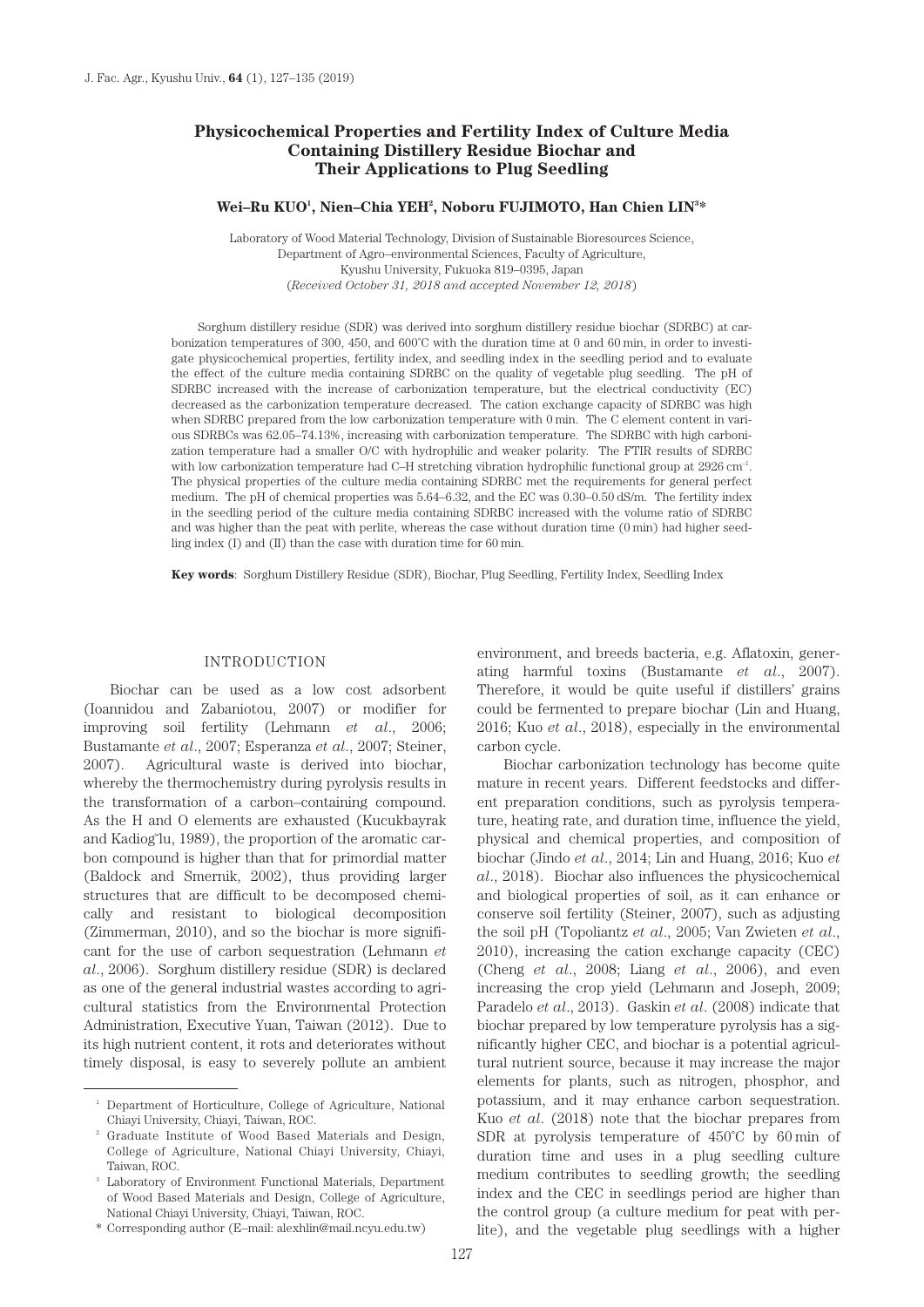seedling index has a higher CEC value. Therefore, the biochar derived of SDR can increase the utility value and is effective on "carbon fixation", thus reducing  $CO<sub>2</sub>$  emissions and solving environmental and soil problems (Lehmann *et al*., 2006; Steiner, 2007).

Carbonization temperature and duration time can influence the pore characteristics of biochar (Jindo *et al*., 2014; Lin *et al*., 2014; Kuo *et al*., 2018). Therefore, this study used different pyrolysis temperatures and duration times to derive SDR into sorghum distillery residue biochar (SDRBC), the physicochemical properties, fertility index and the effect on plug seedling quality were investigated. First, SDRBC and peat were mixed uniformly as per different volume ratios to form culture media containing SDRBC, the physicochemical properties were measured. Second, the general cultivation management of plug seedling was used, and the fertility index, including total nitrogen, effective phosphorus, exchangeable potassium, and CEC were assayed. The effect of various SDRBCs on plug seedling quality was then evaluated by the seedling index.

## MATERIALS AND METHODS

#### **Feedstock specimen and test materials**

Sorghum distillery residue (SDR) was as the feedstock from K Liquor Inc., and pulverized to 5–10 mesh for future use. The basic properties of sorghum distillery residue biochar (SDRBC) were refer to (Kuo *et al*., 2018). Peat was Klasmann select peat, produced by the German Klasmann–Deilmann company, and its pH was 5.5–6.5, which was used as the main of cultural medium to be mixed with SDRBC. Perlite was perlite #4, produced by Taiwan Nan Hai Vermiculite Industrial Co. Ltd., which was over 55.16% with 5–10 mesh. The volume ratio of peat and perlite was about 15:85 (v/v%) (Lin *et al*., 2010).

The nutrient solution "New Baide Fertilizer No. 6" (Professional, J. R. Peters Inc., USA), which contained the ratio of nitrogen phosphorous and potassium being 20:10:20. The plug was PE material circular tray with a number of 128 grids. The size of the tray is length  $\times$ width  $\times$  height = 60  $\times$  30  $\times$  3 cm. The unit plug volume is 15.2 (cm3 ). *Brassica oleracea* (Cabbage), bought from the TAKII Seed Co., Ltd., was as the vegetable for plug seedling testing.

#### **Test methods**

#### *Preparation of SDRBC*

The feedstock, sorghum distillery residue (SDR), was absolutely dried. About 20 g specimen was put in the crucible, and placed in a vertical high temperature activation furnace (Chi–How Heating Co., Ltd.). After vacuum pumping, the inside furnace was free of oxygen, carbonization was set at 300, 450, and 600˚C of carbonization temperatures, and the heating rate was 10˚C/min. The nitrogen was put into the carbonization process, the gas flow was 200 mL/min, and the temperature was maintained for 0 and 60 min. Finally, the nitrogen was flowed into the furnace for cooling to room temperature and then SDRBC was taken out and weighed. The SDRBCs were coded carbonization temperature–duration time, such as T450–0 was 450˚C of carbonization temperature with 0 min of duration time.

#### *Basic properties of SDRBC*

SDRBC yield was calculated by yield  $(\%) = (oven$ dry weight of SDRBC/oven dry weight of SDR)  $\times$  100. pH value was measured by pH meter (SUNTEX TS–1) after the solution of various biochars with distilled water mixed in ratio of 1:5 ( $v/v\%$ ) was kept still for 2 h. Iodine value was evaluated according to JIS K 1474 (1991). The electrical conductivity (EC) of each SDRBC was same as the acid–alkali mixed solution ratio, measured by pen type EC meter (SUNTEX SC–120). The cation exchange capacity (CEC) was investigated and the detail experimental steps of CEC refer to (Hendershot and Duquette, 1986).

The elements analysis of SDRBC was measured by an elements analyzer (Elementar vario EL), according to the NIEA R409.21C standard. For the Fourier transform infrared spectrum (FTIR) analysis, various SDRBCs were pulverized, sieved through 20–40 mesh screen and completely dried in oven. The infrared spectrum was analyzed by Fourier transform infrared spectroscopy (Bio–Rad FTS–40), the detector was the deterated triglycine sulphate (DTGS), the resolution was  $4 \text{ cm}^{-1}$ , the number of scans was 64, the spectrum scanning area was  $400-4000$  cm<sup>-1</sup>, in order to analyze the surface functional group of each SDRBC.

#### *Blending of culture media with SDRBC*

For preparation of culture media containing SDRBC, various derived SDRBCs were blended with peat in several volume ratios of 15:85, 30:70, and 50:50 (v/v%) (Lin *et al*., 2010). The control group used commercially available peat and perlite. The culture media containing SDRBCs were coded carbonization temperature–duration time–volume ratio for SDRBC, such as T450–0–15 was 450˚C of carbonization temperature with 0 min of duration time at 15% volume ratio for SDRBC.

## *Physicochemical properties of culture media with SDRBC*

The physical properties of culture medium (Bragg and Chambers, 1988) for various culture media containing SDRBCs were investigated, and included air–filled porosity (AFP), container capacity (CC, also known as medium moisture capacity), total porosity (TP) and bulk density (BD). The detail experimental steps of above physical properties refer to (Kuo *et al*., 2018). In each seedling investigation, the culture media containing SDRBC of three plugs were taken, and measured by pH measuring method (the same as the measurement of SDRBC properties). The culture media containing SDRBC of another three plugs were taken for measuring EC value. CEC was investigated from the culture media containing SDRBC of the other three plugs.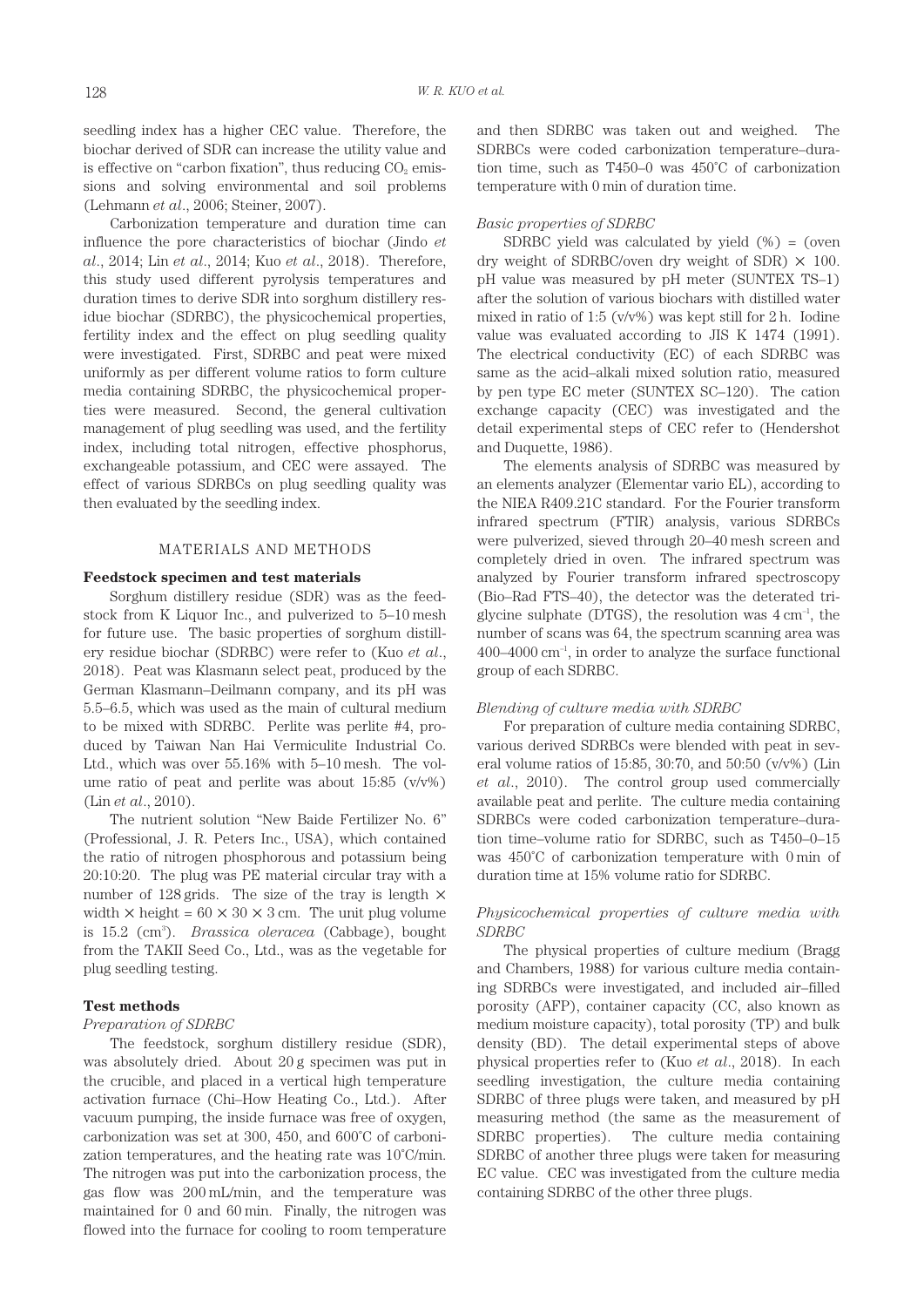### *Fertility index of culture media with SDRBC*

For total nitrogen assay, 0.5 g of each culture media containing SDRBC specimen was placed in the decomposing tube, mixed it with 7 mL concentrated sulfuric acid uniformly, kept still for at least 6 h, heated under a low fire (100°C) at a heating rate of  $10^{\circ}$ C /30 min to 270˚C, and kept for 1 h to observe the dissolution of the specimen. The decomposing tube was taken out and cooled, when the specimen dissolved into a transparent state. After cooling, the decomposing liquid was poured into a 25 mL volumetric flask, quantified to 25 mL, mixed uniformly, and filtered through a filter paper into a plastic bottle; 5 mL decomposing liquid and 5 mL 40% NaOH were poured into the digestive tube, and the digestive tube was put in Kjeldahl distillation and nitrogen element titration apparatus (BUCHI Distillation Unit K–350) for distillation. The distilled liquid was mixed in the mixed liquor with 20 mL boric acid and titrated with 0.1 N HCl; the titer was then recorded and calculated by the following equation.

Nitrogen concentration (mg/kg)=[ $(V_1-V_2) \times 0.01 \times 14 \times$ 25] / (recovery rate  $\times Wt \times V_s$ )

Here,  $V_1$ : titration volume (mL) of nitrogenous standard;  $V_2$ : blank titration volume (mL) of the sample solution; recovery rate  $(\%) = [(V_1 V_2$ )  $\times$  0.01  $\times$  14  $\times$  1000] / 500 ppm  $\times$  1 mL; *Wt*: specimen weight (g) for decomposition;  $V_s$ : volume (mL) of the specimen solution for distillation

The phosphorus content assay first put 2.0 g of each culture medium in the plastic centrifuge tube, mixed it with  $45 \text{ mL } 0.5 \text{ M }$  NaHCO<sub>3</sub>, shook for 30 min and filtered it through a filter paper, and collected the filtrate for future use. The effective phosphorus was analyzed by a spectrophotometer. The phosphorus standard curve was prepared before analysis; 8 mL vitamin C mixed liquor was extracted accurately by pipet and put in six 50 mL volumetric flasks and mixed with a little distilled water to observe whether the solution in the flask changes color, and made sure the volumetric flask and distilled water were free of contamination and color change. Next, the solution was mixed with 10 ppm 0, 1, 2, 3, 4, and 5 mL phosphoric acid standard diluent and shaken slowly. When the solution turns blue, the timing lasts for 30 min, and it was quantified with distilled water to 50 mL, the phosphorus contents were 0.0, 0.2, 0.4, 0.6, 0.8, and 1.0 ppm. When the time was terminated, the spectrophotometer (CECIL, CE3041) was used for color comparison with wavelength 882 nm. The absorbance value was recorded, and a standard curve *f* (x) was made with the given phosphorus concentration. Afterwards, 8 mL vitamin C mixed liquor was extracted accurately by pipet, put in the 50 mL volumetric flask, and mixed with a little distilled water to observe whether the solution in the flask changed color, and to make sure the volumetric flask and distilled water were free of contamination and color change. An amount of filtrate was then put in the 50 mL volumetric flask, and after the solution turned blue under timing lasting for 30 min, it

was quantified with distilled water to 50 mL. When the time was terminated, the spectrophotometer was used for color comparison, the absorbance value was recorded, and the concentration corresponding to the measured value was calculated by previous phosphorus concentration standard curve equation *f* (x).

 $f(x) = 0.40177x + 0.0103$  Where, x: value measured by spectrophotometer

Effective phosphorus content  $(mg/kg) = [f(x) \times 50]$  $\times$ 45] / [2 $\times$  filtrate dosage (mL)]

For the exchangeable potassium content assay, 1 g of culture media containing SDRBC specimen was put in the plastic centrifuge tube, leached with  $NH<sub>4</sub>OAC$  (1 N, pH 7.0) three times, and the volume of liquor applied each time was 30 mL, shaken for 10 min (150 rpm), and centrifuged for 10 min (5000 rpm). The supernatant clarified liquor after centrifugation was collected and quantified to 1000 mL, and the potassium ion content in the solution was measured by an atomic absorption spectrophotometer (AAnalyst 700, Perkin Elmer). The spectral wavelength for assay was 766.5 nm.

#### *Plug seedling and biomass investigation*

The SDRBCs derived under different conditions, and were blended with commercially available peat in different volume ratios as plug culture media. Cabbage was used as the vegetable for the test, and the effects of various culture media containing SDRBC on the quality of cabbage plug seedling growth were investigated. Plug seedling was performed on December 19, 2017. The sowing and culturing of seedlings were performed in a greenhouse on the  $5<sup>th</sup>$  floor of the Department of Horticulture, National Chiayi University on December 20, 2017 until January 24, 2017, for a period lasting 5 weeks.

Aside from general cultivation management, the seedlings were irrigated with New Baide Fertilizer No. 6 at 20–10–20 dilution 1000 times on Day 7 and then irrigated with it diluted 500 times once every 7 days; Day 7, Day 21, and Day 35 were the early, middle, and late period of seedling raising, respectively. Three grids of culture media were taken from the plug to assay the fertility index before the nutrient solution was applied. In the seedling period, the pH and EC values of the culture media were assayed on Day 3 and then assayed once every 7 days. The biomass assay was investigated weekly from Week 2 to Week 5 of the seedling period; each condition took 4 cabbage seedlings as one replication, and there were 3 replications.

The investigated items (Bilderback *et al*., 1982; Fonteno, 1990) were included: 1) Character, involving (a) stem length (cm): length of cabbage seedling from the culture soil to the stem tip growing point; (b) stem diameter (mm): diameter of stem between the cabbage seedling stems base and the top of cotyledon; 2) Mass, including (a) fresh weight of whole plant: the whole cabbage seedling (including root system) was cleaned; (b) fresh weight of above–ground part: the stem base was cut off the cabbage seedling, the surface moisture was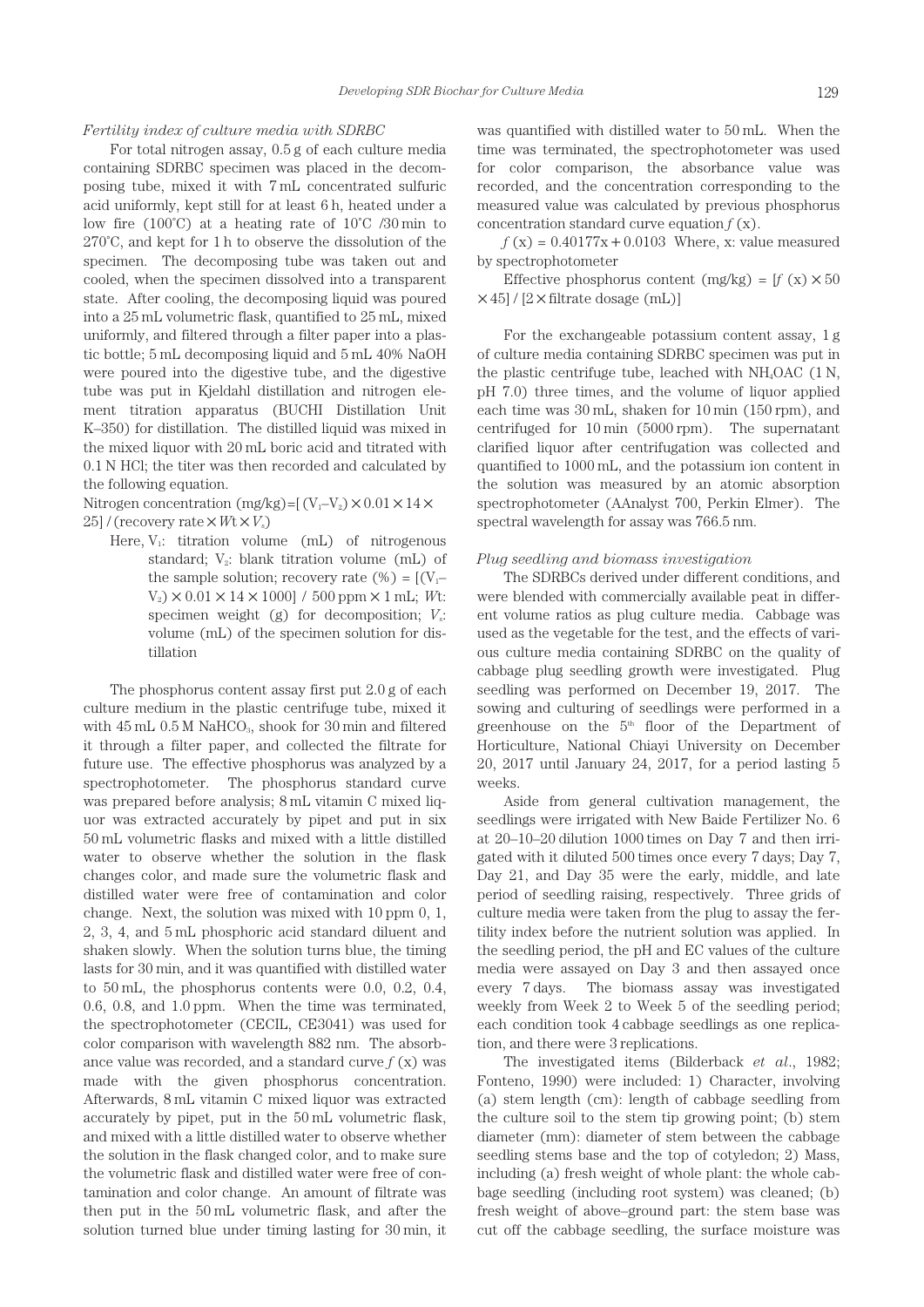sucked up by gauze; (c) fresh weight of underground part: the underground root system was cleaned of culture soil. The surface moisture of whole cabbage seedling, above–ground part and underground part was individually sucked up by gauze, and the mass was weighed; (d) dry weight of whole plant: the whole cabbage seedling (including root system) was placed in the kraft bag, dried in a 70˚C oven for 48 h, and the mass was weighed; 3) the investigation of seedling index, two seedling indexes were used to evaluate the growth quality of cabbage seedlings. Seedling index  $I =$  (stem diameter/stem length)  $\times$  dry weight of whole cabbage seedling; Seedling index  $II = [(stem diameter/stem length) + (fresh weight$ of underground part/fresh weight of above–ground part)] × dry weight of whole cabbage seedling.

#### **Statistical analysis**

The results were represented by a mean (standard deviation), and were statistically analyzed based on Duncan's multiple range tests at 5 % significant level analysis, using the Statistical Package for Social Science (SPSS) software.

#### RESULTS AND DISCUSSION

#### **Basic properties of SDRBC**

The yield of various SDRBCs was 31.31–53.67% (Table 1), which decreased as the carbonization temperature increased. Because the feedstock was carbonized, the volatile matter and tar dissipate, and the gasification of carbon increased (Walker and Almagro, 1995; Teng and Hsu, 1999). The SDRBCs yield of 60 min duration was 31.31–51.26%, for without duration (0 min) time it was 32.70–53.67%. The yield of 60 min duration clearly decreased. Gheorghe *et al*. (2009) indicate that the yield decreases as the duration time is extended. The pH value of SDRBC under different preparation conditions was 7.23–9.50 and was weakly alkaline or alkaline, and the pH of SDRBCs increased with the increase of carbonization temperature. The concentration of inorganic elements decreases relatively after high–tempera-

ture treatment of the feedstock (Novak *et al*., 2009). It is suggested that when the soil is acidified, the weakly alkaline or alkaline biochar can adjust the pH of acid soil. The rootage development of the plant is promoted and the plant yield is also increased (Neary *et al*., 1999; Gundale and Deluca, 2006; Joseph *et al*., 2010). The iodine value of SDRBC was 126.90–372.24 (mg/g). High temperature pyrolysis usually has a higher iodine index than low temperature pyrolysis, meaning high temperature pyrolysis has more pores, which is coincident with previous findings (Gaskin *et al*., 2008; Lin *et al*., 2010; Peng and Lin, 2015; Kuo *et al*., 2018). The EC value decreased as the temperature increased, there was a higher EC value when the carbonization temperature was 300˚C, the CEC was a maximum 65.93 cmol/kg in low temperature carbonization, and the CEC without duration (0 min) was higher than that with duration (60 min).

The C element of SDRBC was 62.05–74.13%, which increased relatively with carbonization temperature. Carrott P. and M. Carrott (2007) present that the lignin has high C content and is a kind of complex organic polymer and is difficult to be decomposed. It has weight losses in a wide range of carbonization temperature, like 160–900˚C, whereas hemicellulose and cellulose have weight losses within 220–315 and 315–400˚C, respectively (Haiping *et al*., 2007). Therefore, the materials are ignited at high carbonization temperature, the lignin that is difficult to be decomposed remains, the C element content increases relatively, and aromatic graphitization is relatively complete (Reed and Williams, 2004). The contents of H and O elements decreased relatively as the pyrolysis temperature increased. It indicates that the oxygen deficient pyrolysis process in the carbonization furnace is accompanied by the formation of multi– ring hydrocarbon (Peng and Lin, 2015). The content of N element in various biochars was 4.69–6.82%; in terms of S element, the organic S pyrolysis temperature is higher than 400˚C (Kundsen *et al*., 1982; Kucukbayrak and Kadiog˘lu, 1989). In terms of N/C, H/C and O/C of various SDRBCs, N/C was 0.06–0.11, H/C was 0.03–0.08

**Table 1.** Yield, pH value, iodine value, EC value and CEC of SDRBC<sup>1</sup> derived with different

| Specimen <sup>2</sup> | Yield $(\%)$       | pH value   | Iodine value<br>(mg/g)         | $EC$ value $3$<br>(dS/m) | CEC <sup>4</sup><br>(cmol/kg) |
|-----------------------|--------------------|------------|--------------------------------|--------------------------|-------------------------------|
| T <sub>300-0</sub>    | 53.67 $(0.97)^{5}$ | 7.23(0.02) | $126.90(21.98)^{Aa}$           | $0.49(0.01)^{Ab}$        | $65.93(2.35)^{Bc}$            |
| T300-60               | 51.26(0.92)        | 7.58(0.02) | 152.28 $(40.79)^{Ax}$          | $0.68(0.05)^{Bz}$        | 45.39 $(4.46)^{A_y}$          |
| $T450-0$              | 36.35(0.29)        | 8.85(0.02) | $173.43(07.33)^{Ab}$           | $0.50(0.06)^{Bc}$        | 43.21 $(0.45)$ <sup>Bb</sup>  |
| T450-60               | 34.33(0.36)        | 9.24(0.04) | $279.18(12.70)^{By}$           | $0.45(0.01)^{A_y}$       | $31.40(2.41)^{Ax}$            |
| $T600-0$              | 32.70 (0.66)       | 9.50(0.02) | 325.71 $(07.33)$ <sup>Ac</sup> | $0.31(0.08)^{Aa}$        | $30.63(1.57)^{Aa}$            |
| T600-60               | 31.31(0.60)        | 9.50(0.02) | 372.24 $(19.38)^{Bz}$          | $0.37(0.01)^{Bx}$        | $30.57(1.27)^{A x}$           |

1) SDRBC: Sorghum distillery residue biochar

 $^\mathrm{2)}$  Carbonization temperature–duration time

3) EC: Electrical conductivity

4) CEC: Cation exchange capacity

5) Mean (standard deviation)

6) Mean (standard deviation) with the different large alphabets ABC for the specimen at the same carbonization temperature with different duration time, with the different small alphabets abc for the specimen at different carbonization temperature with duration time at 0 min, and xyz for the specimen at different carbonization temperature with duration time at 60 min is significantly different ( $\rho < 0.05$ ) by Duncan's multiple range tests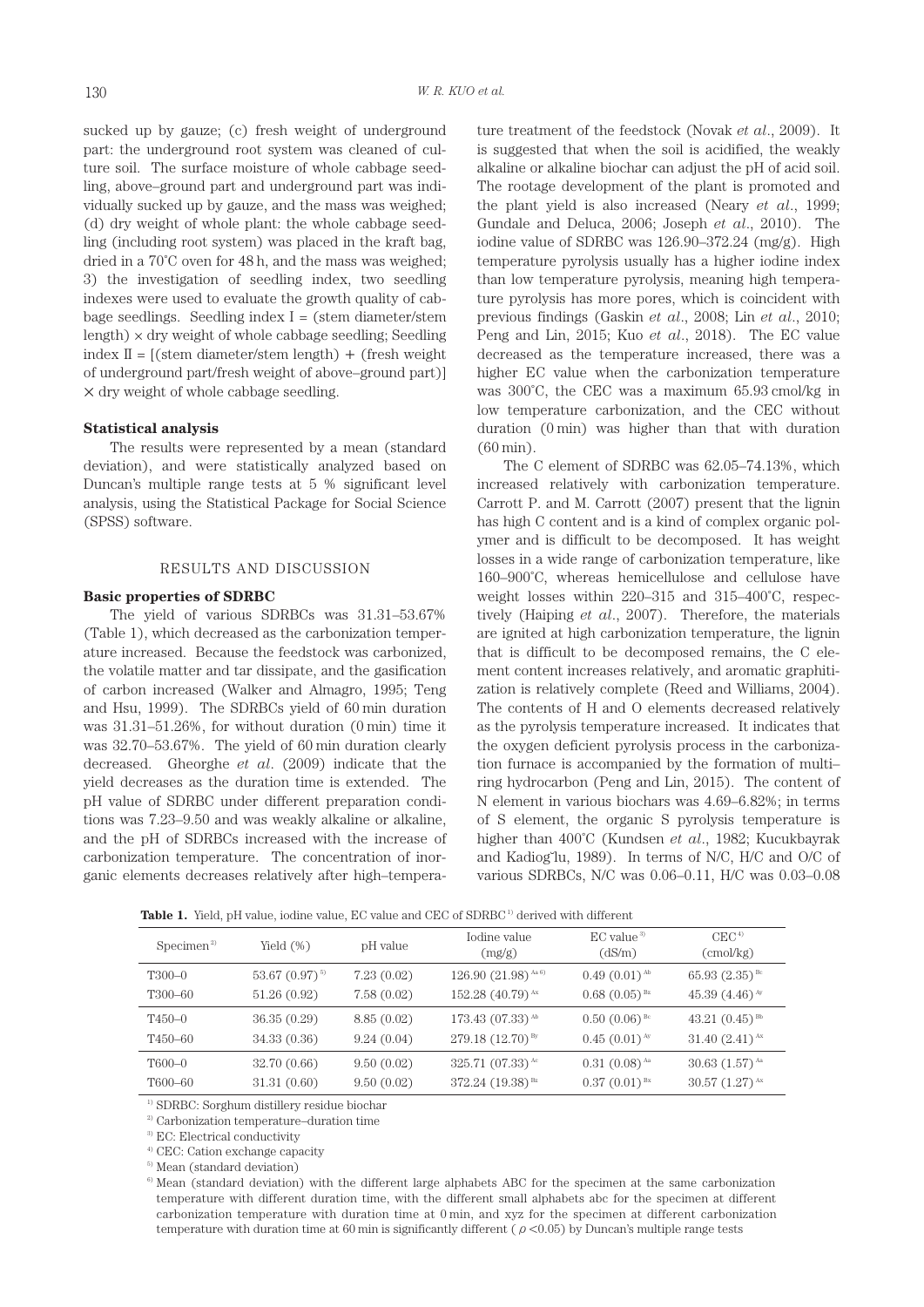and O/C was 0.26–0.45 (Table 2). The nutrient preserving capability can be estimated from N/C (Ghani *et al*., 2013), and a larger O/C ratio represents higher hydrophilicity and polarity of biochar. The hydrophilicity and polarity decrease as carbonization temperature increases, and the nutrient preserving capability subsequently degrades (Xin *et al*. 2016). It is also suggested that the increase in aromatic structures further stabilizes the properties of SDRBC.

Table 2. N/C, H/C, O/C of SDRBC<sup>1)</sup> derived with different condition

| Specimen <sup>2</sup> | N/C              | H/C        | O/C        |
|-----------------------|------------------|------------|------------|
| $T300-0$              | $0.08(0.03)^{3}$ | 0.08(0.00) | 0.45(0.14) |
| T300-60               | 0.11(0.01)       | 0.05(0.00) | 0.39(0.12) |
| T450-0                | 0.08(0.01)       | 0.05(0.00) | 0.40(0.08) |
| T <sub>450-60</sub>   | 0.07(0.05)       | 0.04(0.00) | 0.35(0.06) |
| $T600-0$              | 0.07(0.01)       | 0.03(0.00) | 0.27(0.22) |
| T600-60               | 0.06(0.03)       | 0.03(0.00) | 0.26(0.19) |

1) N/C, H/C, O/C: the element of C (Carbon), H (Hydrogen), O

(Oxygen), and N (Nitrogen); SDRBC: See Table 1

 $20, 3)$  See Table  $12$ ,  $20, 5)$ 

# **Properties and fertility index of culture media with SDRBC**

## *FTIR*

The FTIR analysis was performed for T300–0, T300– 60, and T450–0. The CH and  $CH<sub>2</sub>$  vibration peaks at  $2850-3000$  cm<sup>-1</sup> and characteristic absorption peaks of the aromatic compound of lignin at 1510, 1453, and  $1232 \text{ cm}^{-1}$  (Yamada and Ono, 1999). According to the higher CEC (Table 1), the C–H stretching vibration hydrophilic functional group was at about  $2926 \text{ cm}^{-1}$ , the peak weakened gradually as the carbonization temperature increased, and the O/C (Table 2) of high carbonization temperature had lower hydrophilicity. The characteristic absorption peak of the aromatic compound of lignin was at  $1103 \text{ cm}^{-1}$ , which strengthened gradually as the carbonization temperature increased. Haiping *et al*. (2007) report that the lignin is a material that is difficult to be decomposed, and for the hemicellulose and cellulose, they have weight loss within 220–315 and 315– 400˚C, respectively.

#### *CEC*

In terms of the CEC variations of various culture media on Days 7, 21, and 35 of the seedling period, the CEC of the peat was  $60.31$ ,  $44.58$ , and  $62.19$  cmol/kg, respectively; the CEC of the media containing SDRBC was 45.60–129.28 cmol/kg; and the CECs of T300–0–15 and T300–60–15 on Day 7 of seedling were lower than peat, and thus there was no significant difference among them (Table 3). When the volume ratio of SDRBC addition was 15% on Day 7 of seedling, the CEC was 45.60– 81.09 cmol/kg; the CEC was 75.36–107.09 cmol/kg when the SDRBC addition was 50%, indicating the CEC increased with the volume ratio of SDRBC addition. In terms of carbonization temperature, the CEC of SDRBC decreased as the temperature increased, and the CEC of T450 was larger than T300. Joseph *et al*. (2010) state that biochar can provide an environment favorable for parasitism of fungi and microorganisms, increasing soil microbes, so as to increase the CEC of soil. According to the iodine value results (Table 1), the high carbonization temperature had a higher iodine value, but the SDRBC without duration time; therefore, had a larger CEC. In the middle (Day 21) and late (Day 35) period of seedling, the peat has the lowest CEC among various culture media, which may be because the SDRBC addition to the culture media contributes to the nutrient preserving capability of the soil.

#### *Total nitrogen*

Table 4 showed the change in the total nitrogen of various culture media on Days 7, 21, and 35 of the seedling period. The total nitrogen in the peat seedling period was 20.21, 22.75, and 17.35 g/kg, respectively; the total nitrogen in the media containing SDRBC was 25.74–84.83 g/kg; the total nitrogen in the media containing SDRBC was higher than that of peat, showing signifi-

**Table 3.** CEC change of cabbage plug seedlings in each culture medium

| Culture             |                                                 | Seedling days (day)         |                               |
|---------------------|-------------------------------------------------|-----------------------------|-------------------------------|
| median <sup>1</sup> | 7                                               | 21                          | 35                            |
| Peat                | 60.31 $(1.41)^{Aax2}$                           | 44.58 $(1.71)^{Aax}$        | 62.19 $(3.27)$ <sup>Aax</sup> |
| $T300 - 0 - 15$     | 45.60 $(1.71)^{A}$                              | $82.37(2.17)^{B}$           | $71.68(7.63)^{A}$             |
| $T300 - 60 - 15$    | $50.72$ (3.48) <sup><math>\text{A}</math></sup> | 97.59 $(0.51)^c$            | 69.89 $(1.58)^{A}$            |
| $T300-0-50$         | $83.24~(3.59)^{b}$                              | $57.16(0.66)^{B}$           | $65.20(2.40)^{a}$             |
| $T300 - 60 - 50$    | $75.36(1.79)^{b}$                               | 74.38 $(3.30)$ <sup>c</sup> | $67.71(4.65)$ <sup>a</sup>    |
| $T450 - 0 - 15$     | 81.09 $(0.98)^y$                                | $54.33(0.95)^y$             | $79.51(3.22)^y$               |
| $T450 - 0 - 50$     | $107.09(9.85)^{z}$                              | $129.28(4.07)^{z}$          | $127.09(0.65)^{z}$            |

 $^{\rm 1)}$  Carbonization temperature–duration time– volume ratio of SDRBC addition

<sup>2)</sup> Mean (standard deviation) with the different large alphabets ABC for the specimen T300– 0–15 and T300–60–15, with the different small alphabets abc for the specimen T300–0–50 and T300–60–50, and xyz for the specimen T450–0–15 and T450–0–50 at different carbonization temperature with duration time at 0 min is significantly different ( $\rho < 0.05$ ) by Duncan's multiple range tests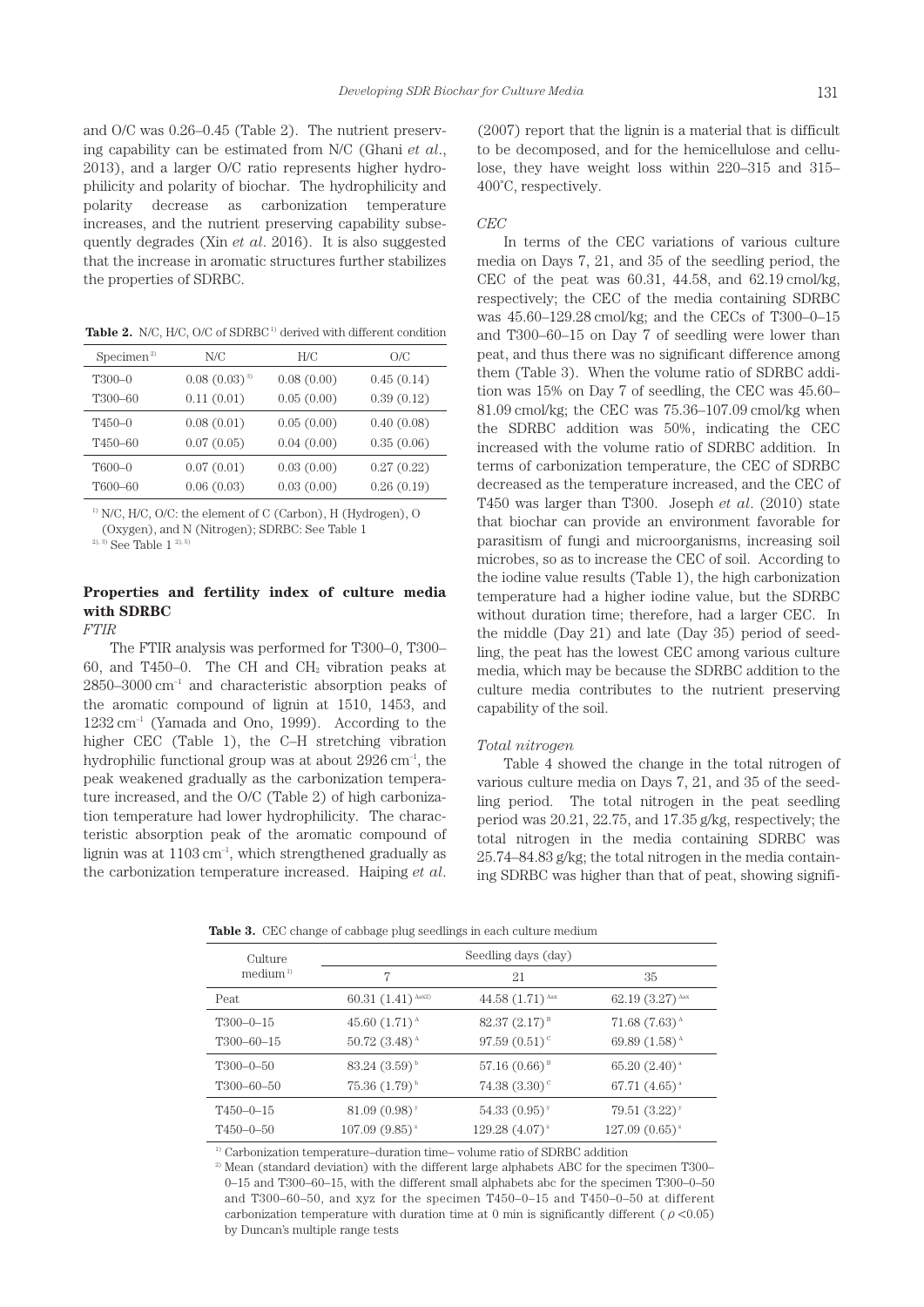cant difference according to the analysis of Duncan's multiple range tests. The total nitrogen was 25–74– 40.77 g/kg when the volume ratio of SDRBC addition was 15%, the total nitrogen was 59.73–84.83 g/kg when the SDRBC addition was 50%, indicating the total nitrogen increased with the increase of the volume ratio for SDRBC addition. On Days 7, 21, and 35 of seedling, the total nitrogen of various culture media was 20.21–80.27, 22.75–84.83, and 17.73–64.58 g/kg, respectively, which might be because the cabbage seedlings required less nitrogen in the initial seedling period and the fertilization in the period slightly increased total nitrogen. The total nitrogen on Day 35 of seedling was lower than that on Day 21. It is perhaps because the nitrogen is absorbed by growing the plant or is lost through irrigation.

#### *Effective phosphorus content*

The effective phosphorus content of the peat in the seedling period was 267.71, 113.28, and 146.76 mg/kg, respectively (Table 4). Except for T450–0–15 and T450–0–50, the effective phosphorus content in the media containing SDRBC was higher than that in peat, likely because the carbonization temperature 450˚C had higher pH 8.85 (Table 1), and high pH typically forms calcium biphosphate  $(Ca (H_2PO_4)_2)$ , degrading the effectiveness of phosphorus, and thus the effective phosphorus was lower than the other culture media (Helling *et al*., 1964). The effective phosphorus in the culture media containing SDRBC carbonized at lower temperature was higher than peat. This is because the main physical characteristics of biochar are a porous structure (Kuo *et al*., 2018) and a large specific surface area (Peng and Lin, 2015). This structure provides the refugia to soil microbes, so that they secrete enzyme to promote the degradation of organic matter and nutrient mineralization, and the culture medium enhances the effectiveness of macronutrients (Ip *et al*., 2008).

#### *Exchangeable potassium content*

The exchangeable potassium, also shown in Table 4, in the peat seedling period was 13.36, 6.69, and 3.17 cmol/kg, respectively. The exchangeable potassium in the media containing SDRBC was 18.40–90.21 cmol/kg, the exchangeable potassium in the media containing SDRBC was higher than peat; that with 15% SDRBC was 18.40–90.21 cmol/kg; and that with 50% SDRBC was 49.75–161.80 cmol/kg. Therefore, the exchangeable potassium increased with the volume ratio of SDRBC addition. The exchangeable potassium in various culture media on Day 7 of seedling was 13.36–161.80 cmol/kg, and the exchangeable potassium in various culture media on Day 35 of seedling was 3.17–96.11 cmol/kg. The exchangeable potassium in the culture media, except for T450–0–50, decreases as the number of seedling days increases, perhaps because the T450–0–50 has higher adsorbability, and the exchangeable potassium is unlikely to be absorbed by the plant or is unlikely to be

**Table 4.** Fertility index change of cabbage plug seedlings in each culture medium

| Fertility index        | Culture medium $1$ | Seedling days (day)             |                                  |                                  |  |  |
|------------------------|--------------------|---------------------------------|----------------------------------|----------------------------------|--|--|
|                        |                    | 7                               | 21                               | 35                               |  |  |
|                        | Peat               | $20.21(0.31)^{Aax2}$            | $22.75(1.41)^{Aax}$              | 17.73 $(5.19)$ Aax               |  |  |
|                        | $T300 - 0 - 15$    | $35.93(1.49)^{B}$               | $40.77$ ( $3.22$ ) <sup>B</sup>  | $25.74 (0.53)^{B}$               |  |  |
|                        | T300-60-15         | $40.77$ ( $3.35$ ) <sup>B</sup> | $40.51 (2.43)^{B}$               | $39.17 (1.48)^{B}$               |  |  |
| Total nitrogen         | $T300 - 0 - 50$    | $68.51(1.61)^{b}$               | 69.86 $(1.25)^{b}$               | $59.73(17.09)^{b}$               |  |  |
|                        | T300-60-50         | $80.27 (0.16)^{b}$              | 84.83 ( $3.94$ ) <sup>c</sup>    | $73.10 (0.18)^{b}$               |  |  |
|                        | $T450 - 0 - 15$    | $36.31 (6.50)^y$                | $36.80 (0.03)^y$                 | $33.55$ (1.05) <sup>x</sup>      |  |  |
|                        | $T450 - 0 - 50$    | 69.27 ( $5.52$ ) <sup>z</sup>   | $76.20(3.38)^{2}$                | 64.58 $(0.30)^y$                 |  |  |
|                        | Peat               | 267.71 (2.51) <sup>Aax</sup>    | 113.28 $(6.95)^{Aax}$            | 146.76 ( $4.47$ ) <sup>Aax</sup> |  |  |
|                        | $T300 - 0 - 15$    | 446.33 $(13.14)^{B}$            | $213.71(16.39)^{B}$              | $253.99 (3.50)^c$                |  |  |
|                        | T300-60-15         | 486.62 $(16.75)$ <sup>c</sup>   | 422.50 $(2.12)^c$                | $214.85(4.88)^{B}$               |  |  |
| Available phosphorus   | $T300 - 0 - 50$    | 485.29 ( $2.78$ ) <sup>b</sup>  | $338.53 (3.50)^{b}$              | 370.87 (32.96) <sup>b</sup>      |  |  |
|                        | T300-60-50         | 619.38 $(15.31)$ <sup>c</sup>   | $505.91 (5.26)$ <sup>c</sup>     | 474.70 $(4.25)$ <sup>c</sup>     |  |  |
|                        | $T450 - 0 - 15$    | $215.98(6.86)^{x}$              | $176.83 (9.25)^y$                | $105.34 (0.80)$ x                |  |  |
|                        | $T450 - 0 - 50$    | $213.71(1.39)^{x}$              | 183.64 $(19.67)$ <sup>y</sup>    | $215.98(4.25)^y$                 |  |  |
|                        | Peat               | 13.36 ( $0.27$ ) Aax            | $6.69$ ( $0.63$ ) <sup>Aax</sup> | $3.17(0.02)^{Aax}$               |  |  |
|                        | $T300 - 0 - 15$    | $31.05 (0.47)^{B}$              | 45.87 ( $0.62$ ) <sup>B</sup>    | $18.40 (0.92)^{B}$               |  |  |
|                        | T300-60-15         | $90.21 (5.44)^c$                | 9.93 ( $5.04$ ) <sup>c</sup>     | 40.87 ( $1.55$ ) <sup>c</sup>    |  |  |
| Exchangeable potassium | $T300 - 0 - 50$    | $61.58 (0.11)^{b}$              | $79.87 (7.08)^{b}$               | 49.75 $(0.48)^{b}$               |  |  |
|                        | T300-60-50         | $161.80 (0.83)$ <sup>c</sup>    | 141.601 ( $5.34$ ) <sup>c</sup>  | 87.32 $(0.92)$                   |  |  |
|                        | $T450 - 0 - 15$    | $39.16 (0.19)^y$                | $51.32 (3.22)^y$                 | $27.37(1.91)^y$                  |  |  |
|                        | $T450 - 0 - 50$    | 60.70 ( $1.98$ ) <sup>z</sup>   | $76.35 (5.47)^{2}$               | $96.11 (0.44)^{2}$               |  |  |

 $1)$ , 2) See Table 3 $1)$ , 2)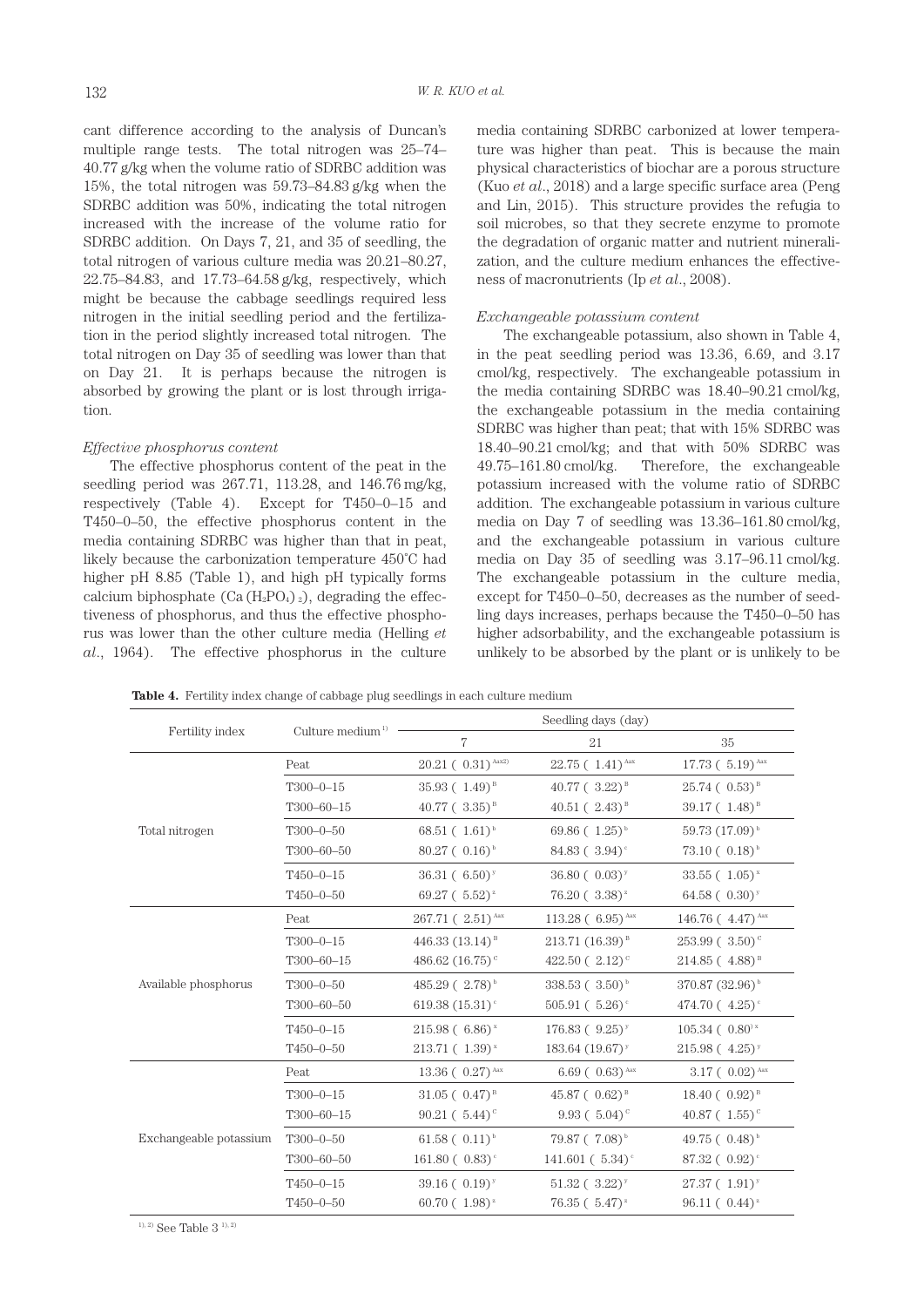lost by irrigation.

# **Biomass investigation of culture media with SDRBC**

# *Character and mass*

On Day 14 of seedling, the cabbage seedling stem length of peat was 25.56 mm, and the stem diameter was 1.22 mm, which were both maximum values (Table 5). The leaf area of T300–60–15 was a maximum  $2.13 \text{ cm}^2$ , and there was no obvious trend detected on Day 14 of

seedling. On Day 21 of seedling, T300–60–15 and T450– 60–15 had larger leaf areas, which were 11.10 and 11.20 cm2 , respectively. There was a significant difference to peat according to Duncan's analysis, and that with 15% SDRBC was larger than that with 50%. On Day 35, T450–0–15 had the maximum stem length and stem diameter, which were 34.94 and 1.72 mm, respectively. The leaf areas of the media containing SDRBC other than T450–0–50 were larger than peat, which were  $23.44 - 27.36$  and  $20.88$  cm<sup>2</sup>, respectively. The total nitro-

**Table 5.** Character and mass change of cabbage plug seedlings in each culture medium

|                              | Seedling days (day)               |                                  |                             |                                  |                                                |                               |
|------------------------------|-----------------------------------|----------------------------------|-----------------------------|----------------------------------|------------------------------------------------|-------------------------------|
| Culture medium <sup>1)</sup> | 14                                |                                  |                             | 21                               |                                                |                               |
|                              | Stem lengh<br>(mm)                | Stem diameter<br>(mm)            | Leaf area<br>$\rm(cm^2)$    | Stem lengh<br>(mm)               | Stem diameter<br>(mm)                          | Leaf area<br>$\text{cm}^2$    |
| Peat                         | $25.56$ $(2.66)$ <sup>Bby1)</sup> | $1.22$ $(0.03)$ <sup>Bby2)</sup> | $1.63(0.14)$ <sup>Aby</sup> | $33.82$ $(3.83)$ <sup>Aby</sup>  | $1.49(0.10)^{Abx}$                             | $9.23(1.43)^{ABby}$           |
| $T300 - 0 - 15$              | $21.94(1.47)^{AB}$                | $1.01(0.05)^{A}$                 | $1.69(0.54)^{A}$            | $31.26$ (2.88) <sup>A</sup>      | 1.48 $(0.17)$ <sup><math>\text{A}</math></sup> | $9.72$ $(1.97)$ <sup>BC</sup> |
| $T300 - 60 - 15$             | $23.09(1.98)^{A}$                 | $1.12(0.03)^{A}$                 | $2.13(0.31)^{B}$            | 30.61 $(0.87)^{A}$               | $1.50(0.02)^{A}$                               | $11.10(0.97)$ <sup>c</sup>    |
| $T300 - 0 - 50$              | 14.87 $(2.36)^{a}$                | $0.90(0.08)^{a}$                 | $0.40(0.12)^{a}$            | $23.59(0.65)$ <sup>a</sup>       | $1.23(0.08)^{a}$                               | $3.57(1.54)^{a}$              |
| T300-60-50                   | $19.94(1.03)^{b}$                 | $0.96(0.06)^{a}$                 | $1.46(0.20)$ <sup>b</sup>   | $25.07(1.61)^{a}$                | $1.42(0.00)^{b}$                               | $7.27(1.15)$ <sup>ab</sup>    |
| $T450 - 0 - 15$              | $21.96(0.70)^y$                   | $1.16(0.08)^y$                   | $2.03(0.24)$ <sup>y</sup>   | $31.92~(2.17)^y$                 | $1.52(0.03)^{x}$                               | $11.20(1.01)^{z}$             |
| $T450 - 0 - 50$              | 16.91 $(2.73)^{x}$                | $0.97(0.05)^{x}$                 | $0.96(0.48)$ <sup>x</sup>   | $23.95(1.94)$ <sup>x</sup>       | $1.36(0.06)^{x}$                               | $6.05(1.86)$ <sup>xy</sup>    |
| Culture medium <sup>1)</sup> |                                   | 28                               |                             |                                  | 35                                             |                               |
| Peat                         | $34.71(3.15)^{Aby}$               | $1.60(0.09)$ <sup>Aby</sup>      | $15.84(1.42)^{ABby}$        | $32.24$ $(4.55)$ <sup>Aaxy</sup> | $1.63$ $(0.07)$ <sup>Aay</sup>                 | $20.88(2.79)$ <sup>Aax</sup>  |
| $T300 - 0 - 15$              | 32.50 $(1.44)^{A}$                | $1.72(0.13)^{A}$                 | 17.71 $(1.82)^B$            | $30.25(0.73)^{A}$                | 1.66 $(0.07)^{A}$                              | $25.59(1.54)^{BC}$            |
| $T300 - 60 - 15$             | 34.49 $(1.63)$ <sup>A</sup>       | $1.56(0.02)^{A}$                 | 13.19 $(2.27)^{A}$          | 32.48 $(1.69)^{A}$               | $1.65(0.05)^{A}$                               | $27.36(2.00)$ <sup>c</sup>    |
| $T300 - 0 - 50$              | $25.86$ $(2.26)$ <sup>a</sup>     | $1.43(0.03)^{a}$                 | $7.15(0.45)$ <sup>a</sup>   | $31.45(3.07)^{a}$                | $1.55(0.09)^{a}$                               | $23.44(3.50)^{b}$             |
| T300-60-50                   | $28.32(1.97)$ <sup>ab</sup>       | $1.54$ $(0.07)$ <sup>ab</sup>    | $13.96(1.32)^{b}$           | $28.32(4.91)^{a}$                | $1.58(0.09)$ <sup>a</sup>                      | $24.98(1.11)^{b}$             |
| $T450 - 0 - 15$              | 33.89 $(2.13)^y$                  | $1.60~(0.02)^y$                  | $11.83(1.88)^{x}$           | 34.94 $(1.93)^{y}$               | $1.72(0.17)^{y}$                               | $23.57(8.97)^{y}$             |
| $T450 - 0 - 50$              | $27.60(2.53)^{x}$                 | $1.55(0.06)^{x}$                 | 14.47 $(1.64)$ <sup>y</sup> | $25.99(1.54)^{x}$                | 1.41 $(0.05)^{x}$                              | $18.52(0.61)^{x}$             |

<sup>1), 2)</sup> See Table 3<sup>1), 2)</sup>

**Table 6.** Seeding index (I) and (II)<sup>1)</sup> on the seedling period of cabbage plug seedlings in each culture medium

| Seeding index  | Culture medium <sup>2)</sup> | Seedling days (day) |                |                |                                      |
|----------------|------------------------------|---------------------|----------------|----------------|--------------------------------------|
|                |                              | 14                  | 21             | 28             | 35                                   |
| (1)            | Peat                         | 0.0009(0.0000)      | 0.0018(0.0001) | 0.0041(0.0007) | $0.0072$ (0.0002) <sup>ABay 3)</sup> |
|                | $T300-0-15$                  | 0.0008(0.0002)      | 0.0018(0.0004) | 0.0055(0.0009) | $0.0083(0.0006)^{B}$                 |
|                | $T300 - 60 - 15$             | 0.0010(0.0003)      | 0.0013(0.0007) | 0.0036(0.0001) | $0.0080(0.0006)^{A}$                 |
|                | $T300 - 0 - 50$              | 0.0007(0.0001)      | 0.0024(0.0002) | 0.0024(0.0005) | $0.0060(0.00011)^{a}$                |
|                | T300-60-50                   | 0.0009(0.0001)      | 0.0019(0.0008) | 0.0040(0.0007) | $0.0076(0.0013)^{a}$                 |
|                | $T450 - 0 - 15$              | 0.0010(0.0002)      | 0.0023(0.0006) | 0.0041(0.0006) | $0.0082(0.0015)^{y}$                 |
|                | $T450 - 0 - 50$              | 0.0009(0.0004)      | 0.0021(0.0004) | 0.0045(0.0004) | $0.0057(0.0003)$ *                   |
| $(\mathbb{I})$ | Peat                         | 0.0082(0.0030)      | 0.0095(0.0026) | 0.0287(0.0051) | $0.0490(0.0068)^{Aay}$               |
|                | $T300 - 0 - 15$              | 0.0080(0.0021)      | 0.0101(0.0027) | 0.0351(0.0036) | $0.0726(0.0061)^{B}$                 |
|                | $T300 - 60 - 15$             | 0.0076(0.0019)      | 0.0151(0.0012) | 0.0303(0.0096) | $0.0681(0.0064)^{B}$                 |
|                | $T300 - 0 - 50$              | 0.0049(0.0016)      | 0.0060(0.0025) | 0.0151(0.0087) | $0.0483(0.0088)^{a}$                 |
|                | T300-60-50                   | 0.0083(0.0025)      | 0.0095(0.0032) | 0.0238(0.0056) | $0.0406(0.0026)$ <sup>a</sup>        |
|                | $T450 - 0 - 15$              | 0.0086(0.0022)      | 0.0120(0.0024) | 0.0321(0.0052) | 0.0516(0.0047)                       |
|                | $T450 - 0 - 50$              | 0.0057(0.0028)      | 0.0081(0.0037) | 0.0217(0.0049) | $0.0351(0.0026)$ <sup>x</sup>        |

<sup>1)</sup> Seedling index I = (stem diameter/stem length)  $\times$  dry weight of whole cabbage seedling; Seedling index II = [(stem diameter/stem length) + (fresh weight of underground part/fresh weight of above–ground part)] × dry weight of whole cabbage seedling

<sup>2), 3)</sup> See Table 3<sup>1), 2)</sup>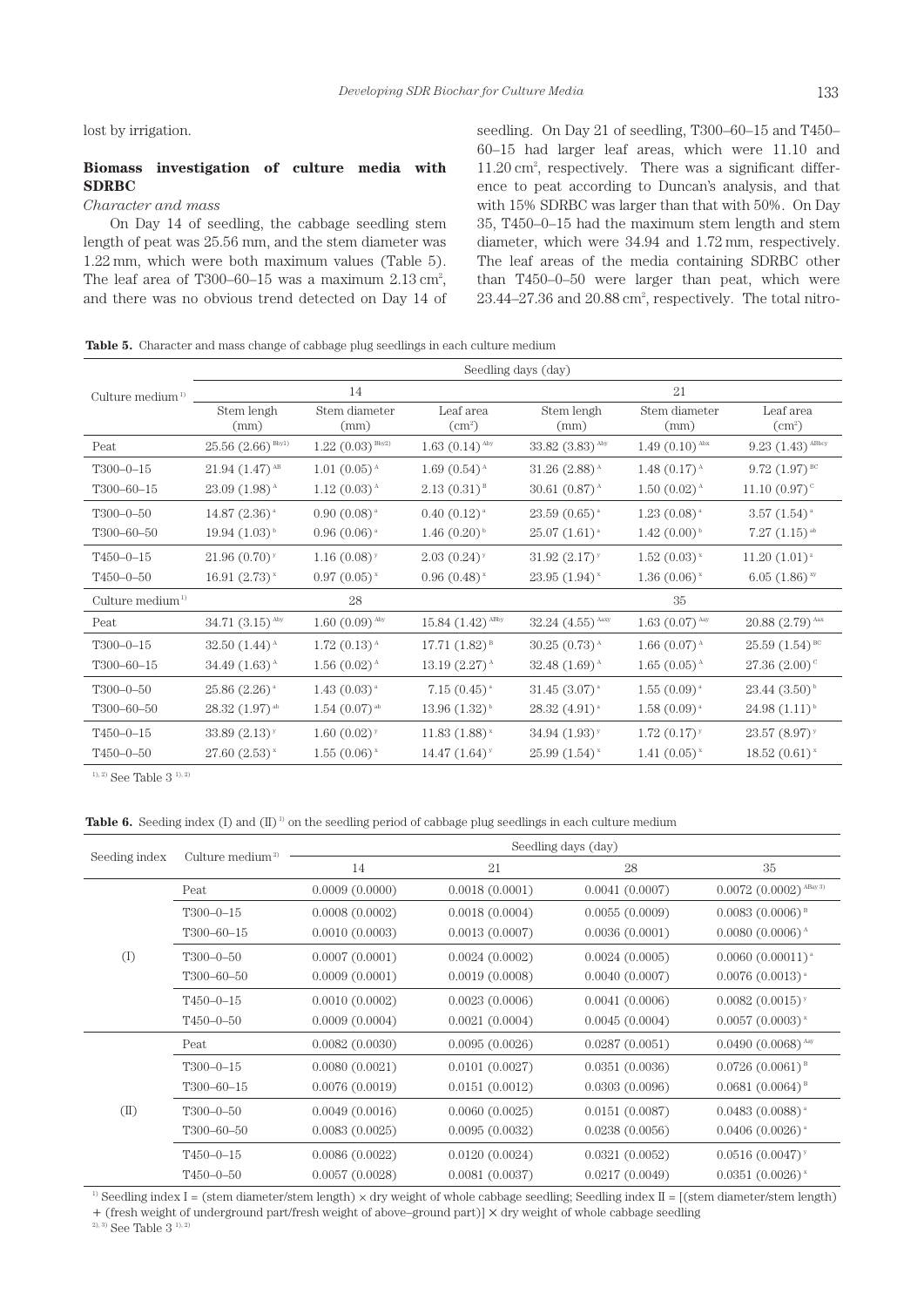gen in the media containing SDRBC was higher than peat (Table 4). It might explain that the cabbage plug seedling leaf area is larger than the peat one.

#### *Plug seedling*

The seedling index (I) of various culture media on Day 14 of seedling period was 0.0009, 0.0008, 0.0010, 0.0007, 0.0009, 0.00010, and 0.0009, respectively (Table 6). On Day 21 of seedling, the seedling index (I) of the media containing 50% SDRBC was 0.0019–0.0024, or higher than 0.0013–0.0023 of that with 15%. The media containing 50% SDRBC had a higher fertility index (Table 4), and the seedling index (I) calculated disregarding the cabbage root growth state was higher than the seedling index  $(II)$  of others. On Day 35, the seedling index (I) of the media containing 15% SDRBC was 0.0080–0.0083, or higher than 0.0057–0.0076 of that with 50% and higher than 0.0072 of peat. In conclusion, T300–0–15 had the maximum 0.0083. As the number of seedling days increased, on Day 21 of seedling, the seedling index (II) of the media containing 15% SDRBC was 0.0101–0.0151, or higher than 0.0060–0.0095 of that with 50% and higher than 0.0095 of peat. T450–0–15 therefore had the maximum seedling index 0.0151. Day 21 and Day 28 of seedling had the same trend. On Day 35 of seedling, the seedling index (II) 0.0516–0.0726 of the culture media containing 15% SDRBC was higher than 0.0351–0.0483 of that with 50%, and higher than 0.0490 of peat.

In terms of the carbonization temperature of SDRBC, T450 has a higher iodine value than T300 (Table 1), which may because the greater number of pores and specific surface provide an environment for parasitism of microorganisms in the soil, and then the CEC of soil increases (Table 3). In terms of SDRBC T300 duration 60 min and no duration time (0 min), the CEC of T300–0 is 65.93, and that of T300–60 is 45.39, showing a significant difference (Table 3). In terms of the fertility index in the seedling period, they are significant differences only in exchangeable potassium (Table 4). There is no significant difference between the seedling indix (I) and (II), which are 0.0726 and 0.0681 (Table 6), meaning the duration time has no significant effect on cabbage plug seedling. In terms of energy savings, the SDRBC at low carbonization temperature and without duration time has application potential compared with that with duration time.

## CONCLUSION

SDR was used to derive SDRBC at different carbonization temperatures for duration times of 0 and 60 min. The effect of the culture media containing SDRBC on the quality of cabbage plug seedling was investigated. The pH value of SDRBC increased with carbonization temperature; EC value decreased as the carbonization temperature increased; and CEC without duration time was higher than that with duration time. The C element of SDRBC increased relatively as the carbonization temperature increased, and a small O/C had weaker hydrophilicity and polarity. The physical properties of the culture media containing SDRBC were able to meet the requirements for general perfect medium, but there were no significant difference among different media. The pH of chemical properties was 5.64–6.32, and the EC value was 0.30–0.50 dS/m. According to the fertility index of culture media containing SDRBC in the seedling period, as the volume ratio of SDRBC addition increased, the fertility index increased, including the CEC, total nitrogen, effective phosphorus and exchangeable potassium contents, which were higher than the peat (control group). Moreover, T300–0–15 had the highest seedling indices (I) and (II) among the culture media containing SDRBC, which was significantly different from the control group. It is indicated that the culture media containing 15% SDRBC prepared at carbonization temperature of 300˚C without duration time leads to better seedling growth quality in plug seedling. In conclusion, from the objective of promoting soil to release nutrients and enhancing growth quality, energy savings, carbon reduction, and carbon sequestration, the blending SDRBC in plug seedling looks to have significant development potential in the future.

#### ACKNOWLEDGEMENTS

The authors are grateful to the K Liquor Inc., Taiwan for providing the experimental feedstock, sorghum distillery residue.

#### AUTHOR CONTRIBUTION

Wei–Ru KUO performed the experiments and analyzed the data with the statistical analysis. Nian–Chia YEH assisted the experiments and analyzed the data. Noboru FUJIMOTO participated in the design of the study and supervised the works. Han Chien LIN designed this study and wrote the paper. The authors assisted in editing of the manuscript and approved the final version.

#### REFERENCES

- Agricultural statistics 2012 Council of Agriculture, Executive Yuan, Taiwan, ROC
- Baldock, J. A. and R. J. Smernik 2002 Chemical composition and bioavailability of thermally, altered *Pinus resinosa* Red Pine wood. *Organic Geochemistry*, **33**: 1093–1109
- Bustamante, M. A., M. D. Pérez–Murcia, C. Paredes, R. Moral, A. Pérez–Espinosa and J. Moreno–Caselles 2007 Short–term carbon and nitrogen mineralization in soil amended with winery and distillery organic wastes. *Bioresourse Technology*, **98**(17): 3269–3277
- Bilderback, T. E., W. C. Fonteno and D. R. Johnson 1982 Physical properties of media composed of peanut hulls, pine bark, and peat moss and their effects on Azalea growth. *Journal of the American Society for Horticultural Science*, **107**(3): 522–525
- Bragg, N. C. and B. J. Chambers 1988 Interpretation and advisory applications of compost air–filled porosity (AFP) measurements. *Acta Horticulturae*, **221**: 35–44
- Carrott P. J. M. and M. M. L. R. Carrott 2007 Lignin–from natural adsorbent to activated carbon: A review. *Bioresource Technology*, **98**: 2301–2312